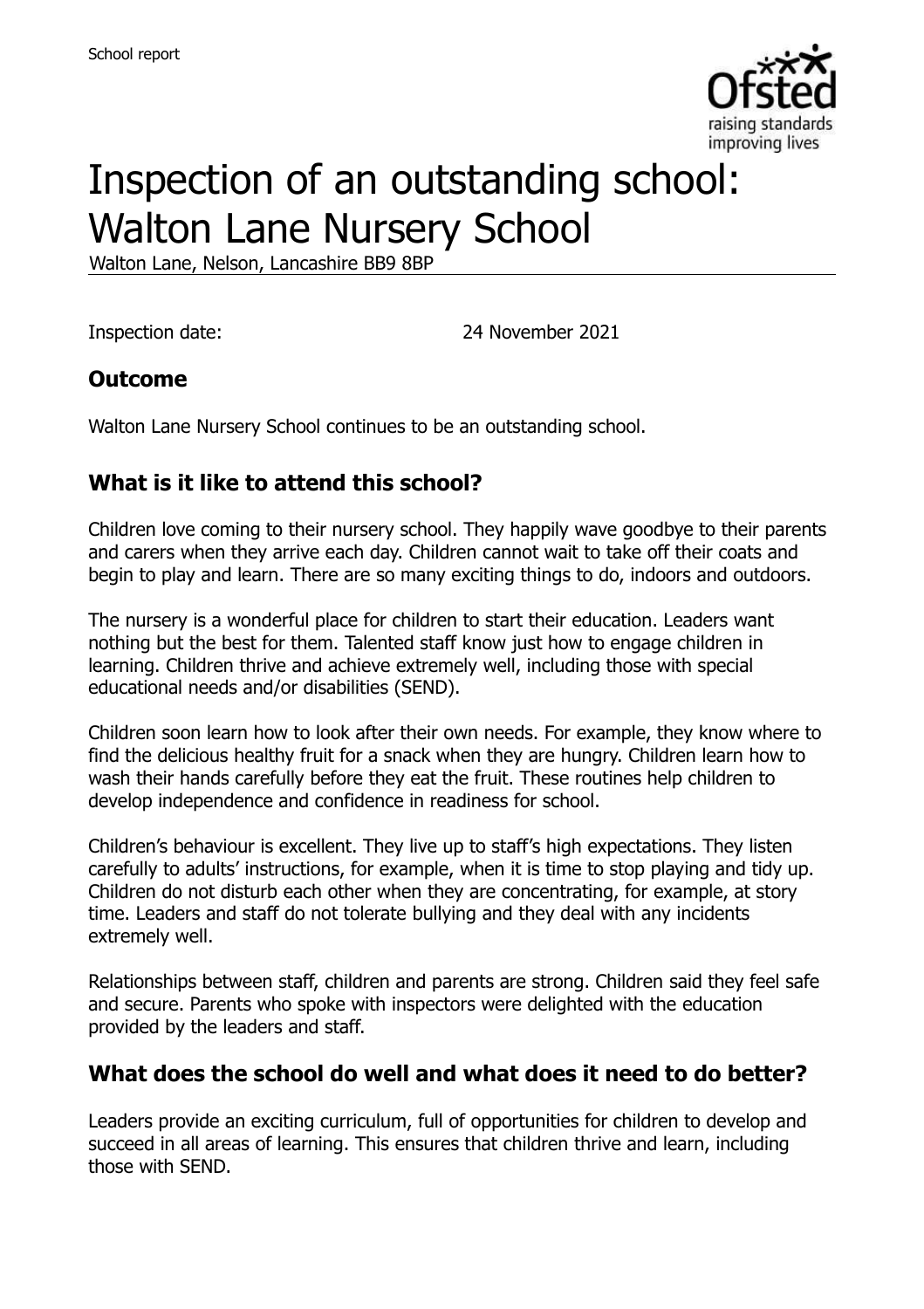

Leaders and staff are experts in supporting children's early learning and development. They have used this expertise to decide the most important knowledge that they want children to learn during their time in the nursery. The curriculum plans set out the order in which children need to learn this important knowledge. This ensures that children build up their learning securely and remember it well.

Staff have strong subject knowledge because leaders make sure that they receive valuable training. This enables staff to plan exciting activities for children that help them to learn extremely well. For example, children used their knowledge of story language when they made up their own version of 'The Gingerbread Man'. They remembered important new vocabulary and used some sign language as they recited the story. All children, including those with SEND, learn well in such activities.

Staff make story times magical. This helps children to develop a real love of reading and stories. Children listen with rapt attention to their favourite books as well as to new stories. Staff introduce them to a wide range of texts, for example rhyming stories and poetry. This helps children to hear and remember more and more new words. Children learn how to listen for sounds in their phonics activities. For example, they enjoy body percussion, when they tap out sounds on their hands and tummies. These listening activities prepare them well for learning about the sounds that letters represent in words.

Staff are skilled at checking that children have understood their learning. For example, children singing the number rhyme 'Five Little Ducks' were supported to correct themselves if they sang the numbers in the wrong order. This sensitive support ensures that children gain secure knowledge over time.

Leaders and staff work together to identify children who may have SEND. Leaders work extremely well with a range of professionals to make sure these children receive help promptly. Children with SEND learn as well as their classmates.

The learning environment helps children to develop high levels of independence and confidence for their age. Children quickly learn to find what they need. For example, children know where to find the paint and decorative glitter when they want to create a picture or a collage. They learn to put on their own coats, to make choices about where to play and to try out new experiences.

Children learn about diversity in their community and the wider world, for example, through enjoying stories about families from different cultures. They learn to share and to show each other care and concern. The nursery prepares children extremely well for primary school.

Governors receive a range of useful information from leaders, for example, about how well children are learning. They ask leaders challenging questions about the impact of the decisions they make for children. This helps to reassure them that the school is running well. Governors and leaders are considerate of staff's workload and well-being. Staff said they feel supported in their work.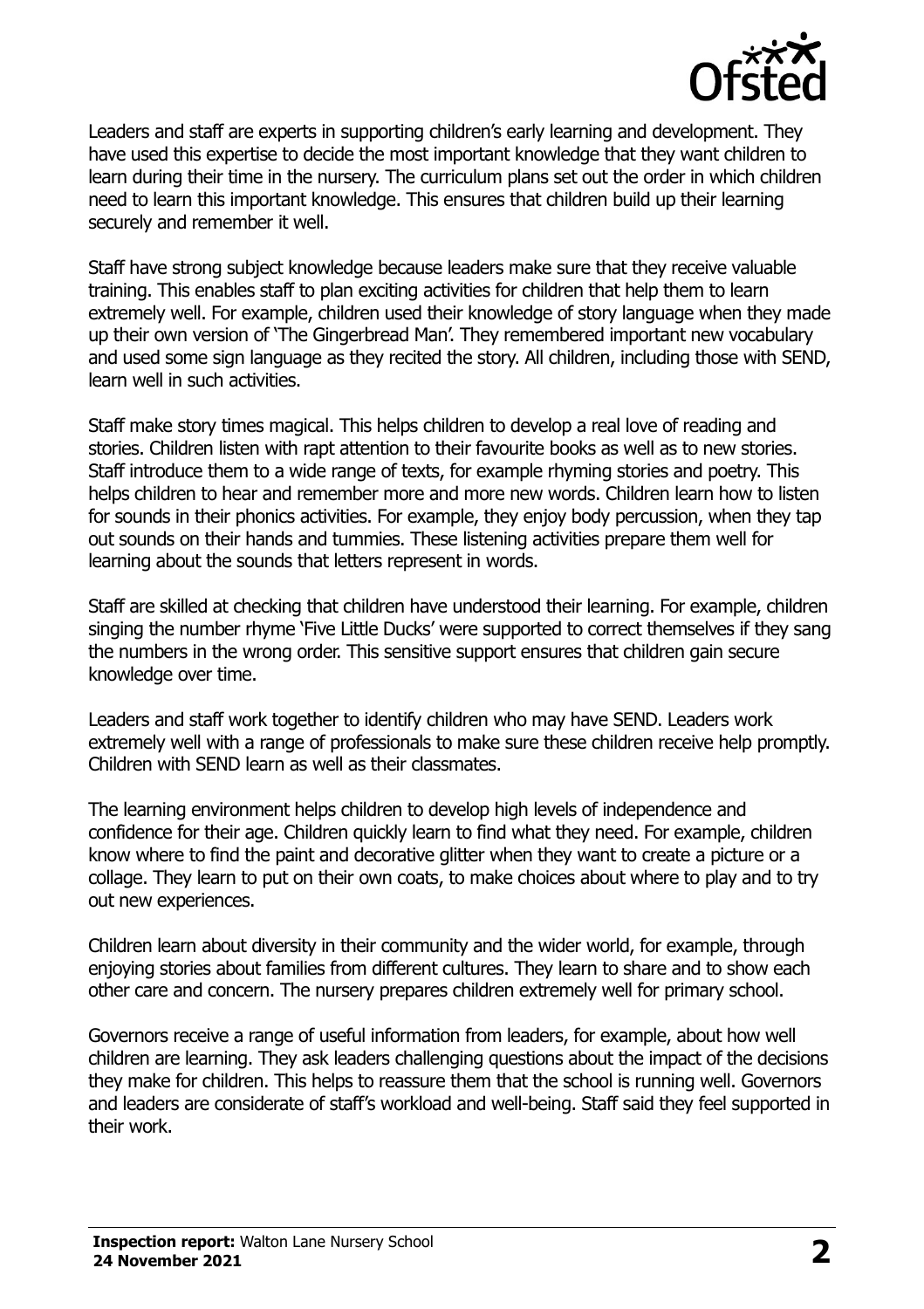

# **Safeguarding**

The arrangements for safeguarding are effective.

Leaders regularly provide a range of safeguarding training for staff. For example, staff are trained to recognise the signs of abuse. Leaders and staff know what action to take should they have a concern about a child.

Leaders make sure that the learning environment is a safe place for children. Staff get to know children and families well. This helps them to recognise when children may be in need of help. Through their excellent working relationships with a range of professionals, leaders secure this help promptly for children.

# **Background**

When we have judged a school to be outstanding, we will then normally go into the school about once every four years to confirm that the school remains outstanding. This is called a section 8 inspection of a good or outstanding school, because it is carried out under section 8 of the Education Act 2005. We do not give graded judgements on a section 8 inspection. However, if we find evidence that a school would now receive a higher or lower grade, then the next inspection will be a section 5 inspection. Usually this is within one to two years of the date of the section 8 inspection. If we have serious concerns about safeguarding, behaviour or the quality of education, we will deem the section 8 inspection as a section 5 inspection immediately.

This is the first section 8 inspection since we judged the school to be outstanding in May 2016.

### **How can I feed back my views?**

You can use [Ofsted Parent View](https://parentview.ofsted.gov.uk/) to give Ofsted your opinion on your child's school, or to find out what other parents and carers think. We use information from Ofsted Parent View when deciding which schools to inspect, when to inspect them and as part of their inspection.

The Department for Education has further *guidance* on how to complain about a school.

If you are the school and you are not happy with the inspection or the report, you can [complain to Ofsted.](https://www.gov.uk/complain-ofsted-report)

### **Further information**

You can search for [published performance information](http://www.compare-school-performance.service.gov.uk/) about the school.

In the report, '[disadvantaged pupils](http://www.gov.uk/guidance/pupil-premium-information-for-schools-and-alternative-provision-settings)' refers to those pupils who attract government pupil premium funding: pupils claiming free school meals at any point in the last six years and pupils in care or who left care through adoption or another formal route.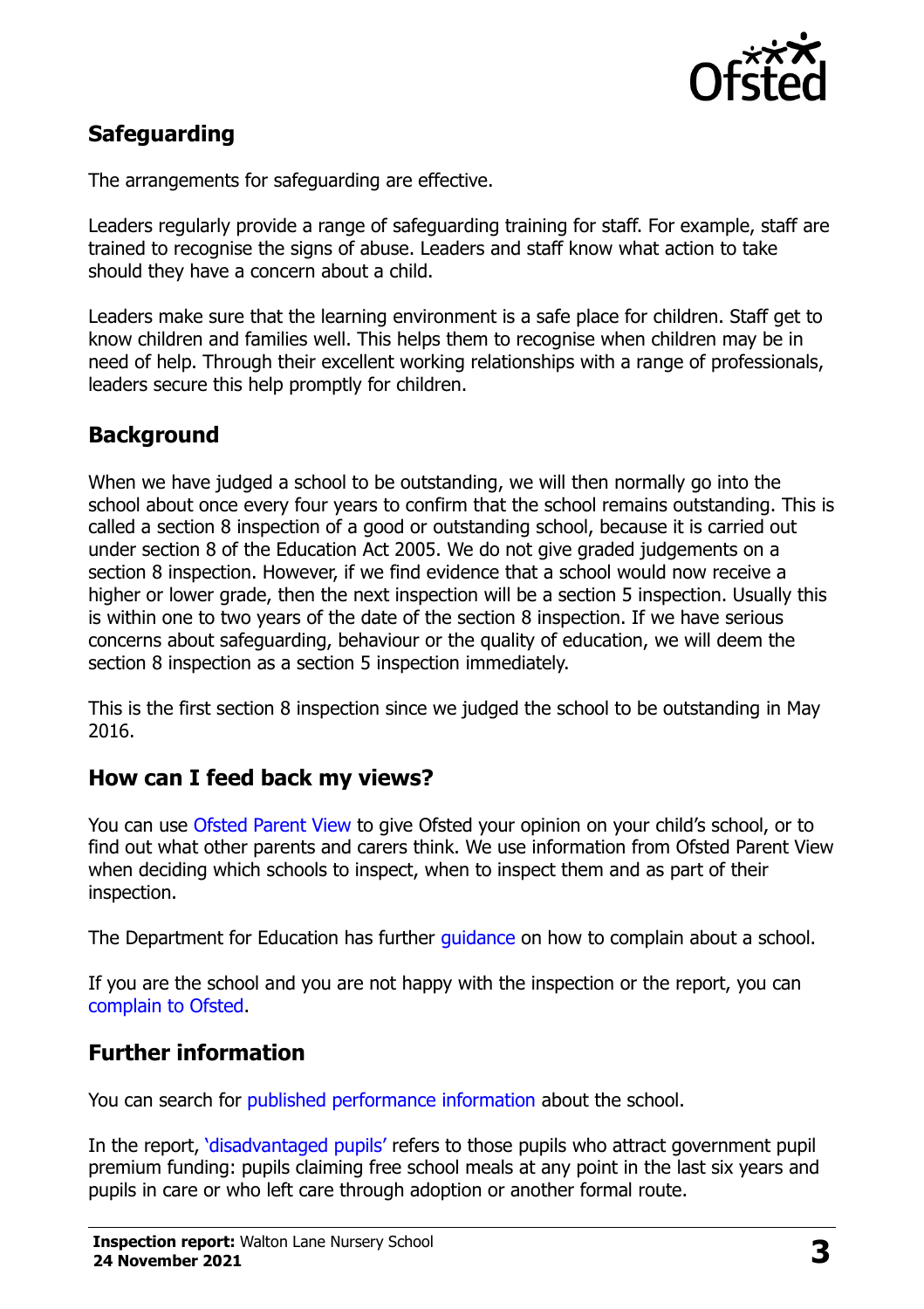

## **School details**

| Unique reference number             | 119079                                                                  |
|-------------------------------------|-------------------------------------------------------------------------|
| <b>Local authority</b>              | Lancashire                                                              |
| <b>Inspection number</b>            | 10199788                                                                |
| <b>Type of school</b>               | <b>Nursery</b>                                                          |
| <b>School category</b>              | Community                                                               |
| Age range of pupils                 | $3$ to 5                                                                |
| <b>Gender of pupils</b>             | Mixed                                                                   |
| Number of pupils on the school roll | 60                                                                      |
| <b>Appropriate authority</b>        | The governing body                                                      |
| <b>Chair of governing body</b>      | Julie Haynes                                                            |
| <b>Headteacher</b>                  | Jan Holmes                                                              |
| <b>Website</b>                      | http://waltonlane.org                                                   |
| Date of previous inspection         | 24 and 25 May 2016, under section 8 of the<br><b>Education Act 2005</b> |

### **Information about this school**

- Since the previous inspection, a new chair has been appointed to the governing body.
- The school does not make use of alternative provision.

### **Information about this inspection**

- This was the first routine inspection the school received since the COVID-19 pandemic began. The inspectors discussed the impact of the pandemic with school leaders and have taken that into account in their evaluation.
- The inspectors met with the headteacher and other senior leaders. The lead inspector also met with a representative from the local authority.
- $\blacksquare$  The inspectors carried out deep dives in these areas of learning: early reading, mathematics, and communication and language. For each deep dive, the inspectors met with curriculum leaders, looked at curriculum plans, visited a sample of classroom activities, spoke to teachers and looked at children's learning records.
- The inspectors also looked at curriculum plans and spoke to leaders about some other areas of learning.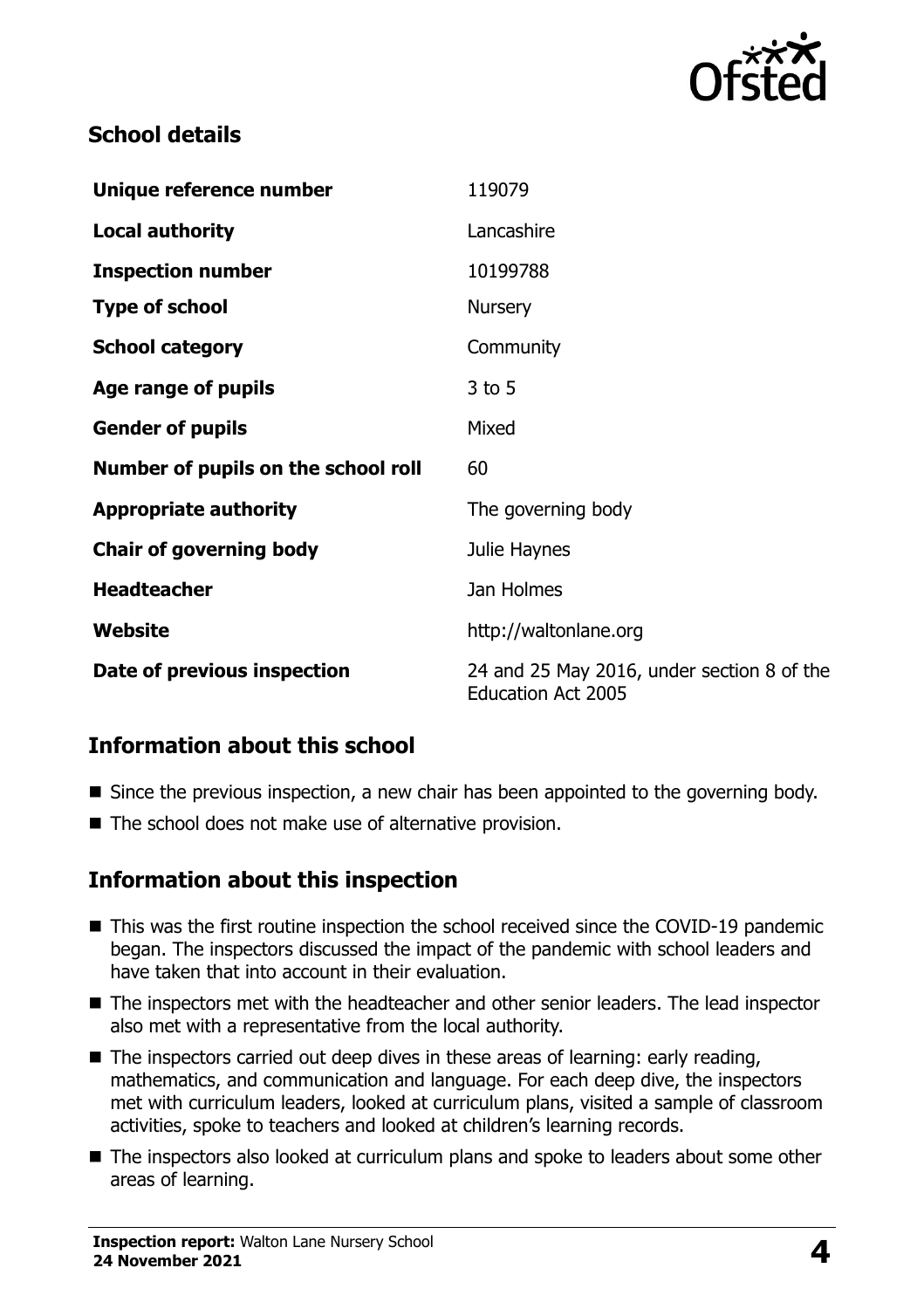

- The inspectors reviewed documentation, which included the leaders' evaluation of the school's strengths and areas for improvement.
- The inspectors considered the views expressed by parents in their responses to Ofsted Parent View, Ofsted's online questionnaire, and in their free-text comments. They also considered responses to the staff questionnaire.
- The inspectors reviewed a range of documentation about safeguarding. The inspectors also spoke with staff to understand how they keep pupils safe and reviewed the school's record of checks undertaken on newly appointed staff.
- An inspector spoke with a few parents at the start of the day. The inspectors also spoke with staff to discuss leaders' support for them.

#### **Inspection team**

Mavis Smith, lead inspector Her Majesty's Inspector

Jeremy Barnes Ofsted Inspector